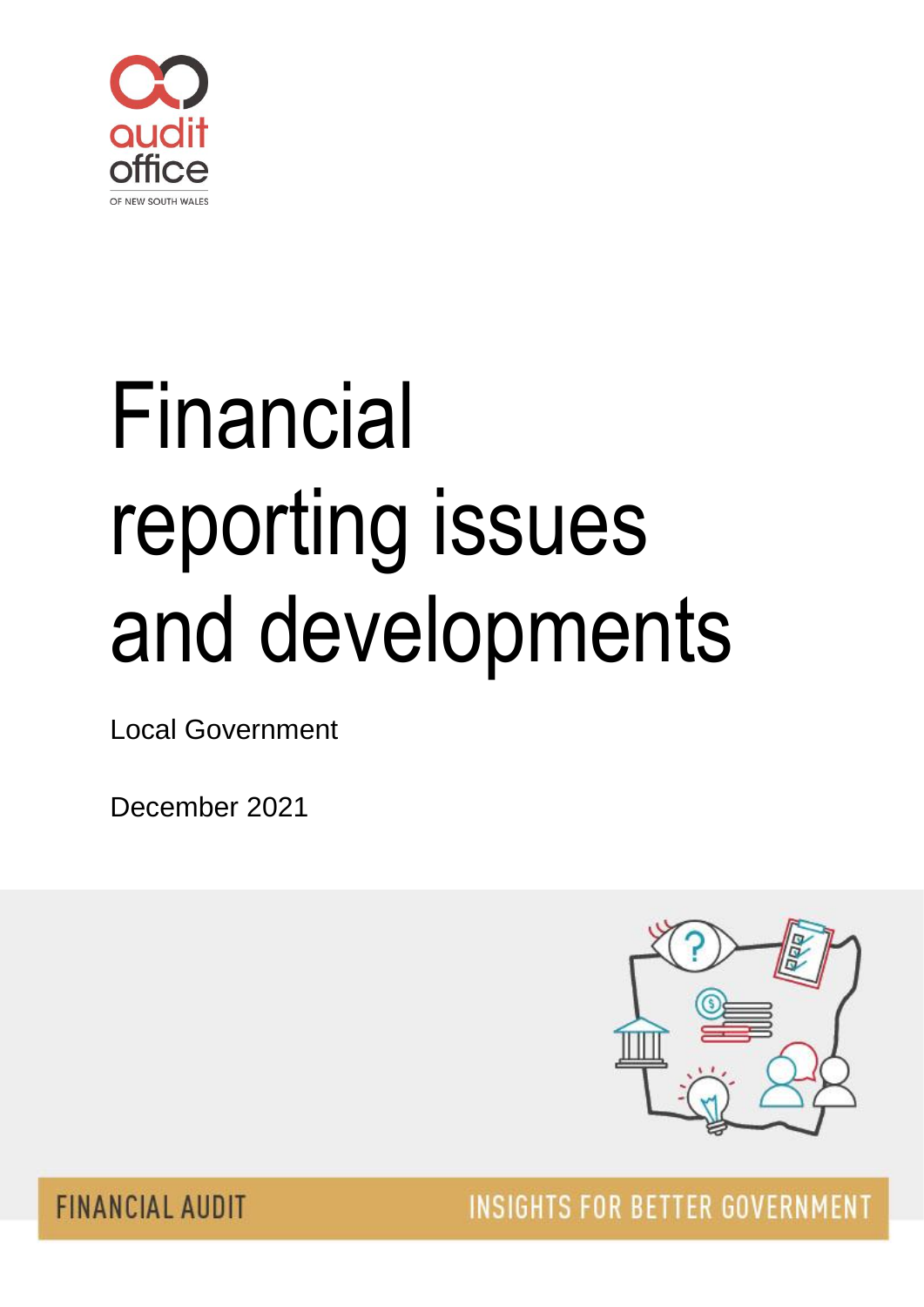## contents

| <b>Financial reporting issues and developments</b> |               |
|----------------------------------------------------|---------------|
| Reporting developments                             | 1             |
| Other new financial reporting pronouncements       | $\mathbf{2}$  |
| New Australian Accounting Standards                | $\mathcal{P}$ |
| New Office of Local Government (OLG) publications  | 4             |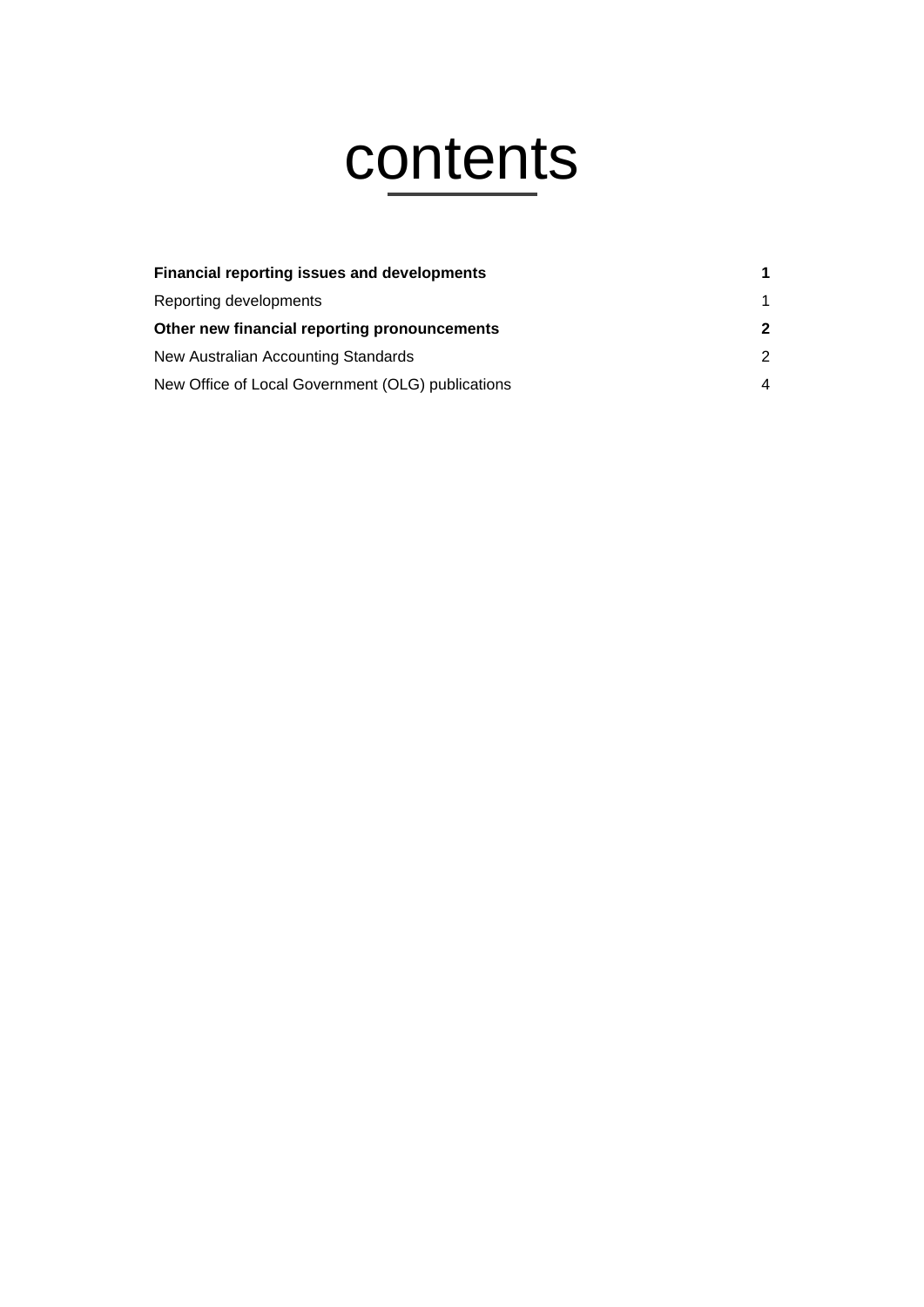

#### <span id="page-2-0"></span>**Financial reporting issues and developments**

The table below details current issues and financial reporting developments that may impact your council's/joint organisation's (JOs) financial statements. Management should review these issues and developments, determine those applicable to the council/JO and assess the impact on the financial statements and annual report. Where this relates to an accounting standard issued but not yet effective, management should disclose the anticipated impact of the standard in their financial statements. Management may consult their audit team for further information and explanation on the issues and developments detailed below.

Councils/JOs should refer to the Office of Local Government's (OLG)<sup>1</sup> Code of Accounting Practice and Financial Reporting for mandates on accounting policy options and major policy decisions under Australian Accounting Standards when determining if an accounting standard can be early adopted.

#### <span id="page-2-1"></span>**Reporting developments**

statements.

#### **Issue 1: AASB 2021-2 'Amendments to Australian Accounting Standards – Disclosure of Accounting Policies and Definition of Accounting Estimates'**

|           | <b>Overview</b>                                                                                                                                                                                                                                                                                                                                                                                                                                                                                                   | <b>Applies to</b>                                                                         |  |  |  |  |
|-----------|-------------------------------------------------------------------------------------------------------------------------------------------------------------------------------------------------------------------------------------------------------------------------------------------------------------------------------------------------------------------------------------------------------------------------------------------------------------------------------------------------------------------|-------------------------------------------------------------------------------------------|--|--|--|--|
|           | This Standard amends:<br>AASB 7 'Financial Instruments: Disclosures' to clarify that information<br>about measurement bases for financial instruments is expected to be<br>material to an entity's financial statements                                                                                                                                                                                                                                                                                           | Councils and JOs for annual<br>reporting periods beginning<br>on or after 1 January 2023. |  |  |  |  |
| $\bullet$ | AASB 101 'Presentation of Financial Statements' to require entities to<br>disclose their material accounting policy information rather than their<br>significant accounting policies. Accounting policy information is material if,<br>when considered together with other information included in an entity's<br>financial statements, it can reasonably be expected to influence decisions<br>that the primary users of general purpose financial statements make on<br>the basis of those financial statements |                                                                                           |  |  |  |  |
| $\bullet$ | AASB 108 'Accounting Policies, Changes in Accounting Estimates and<br>Errors' to clarify how entities should distinguish changes in accounting<br>policies and changes in accounting estimates                                                                                                                                                                                                                                                                                                                    |                                                                                           |  |  |  |  |
| $\bullet$ | AASB 134 'Interim Financial Reporting' to identify material accounting<br>policy information as a component of a complete set of financial<br>statements                                                                                                                                                                                                                                                                                                                                                          |                                                                                           |  |  |  |  |
| $\bullet$ | AASB Practice Statement 2 'Making Materiality Judgements', to provide<br>guidance on how to apply the concept of materiality to accounting policy<br>disclosures.                                                                                                                                                                                                                                                                                                                                                 |                                                                                           |  |  |  |  |
|           | <b>Councils' / JOs' responsibilities</b>                                                                                                                                                                                                                                                                                                                                                                                                                                                                          |                                                                                           |  |  |  |  |
|           | To effectively implement the changes to AASB 101 councils/JOs will need to:                                                                                                                                                                                                                                                                                                                                                                                                                                       |                                                                                           |  |  |  |  |
| $\bullet$ | have an understanding of the new requirements and the impact on their<br>financial statements                                                                                                                                                                                                                                                                                                                                                                                                                     |                                                                                           |  |  |  |  |
| $\bullet$ | review their accounting policies to determine the accounting policies that<br>are 'material' for disclosure                                                                                                                                                                                                                                                                                                                                                                                                       |                                                                                           |  |  |  |  |
| $\bullet$ | discuss their assessment with the Audit Risk and Improvement Committee<br>(ARIC) and auditors                                                                                                                                                                                                                                                                                                                                                                                                                     |                                                                                           |  |  |  |  |
|           | disclose the impact of the standard in the current year's financial                                                                                                                                                                                                                                                                                                                                                                                                                                               |                                                                                           |  |  |  |  |

<sup>&</sup>lt;sup>1</sup> The functions of the Office of Local Government are within the Department of Planning, Industry and Environment.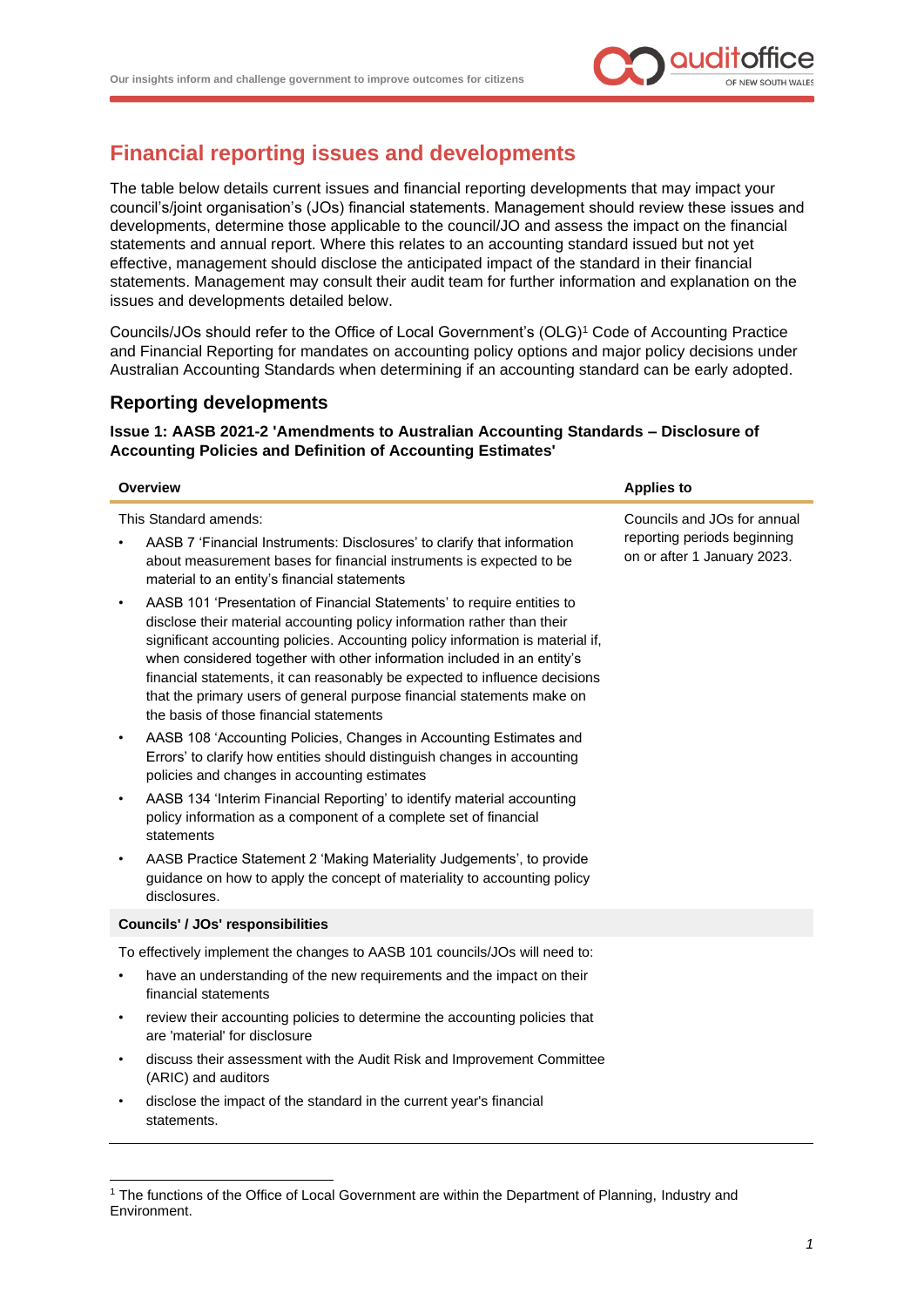

**Overview Applies to** 

#### **Responsibilities of ARICs and those charged with governance**

ARICs and those charged with governance should:

- understand the requirements of the Standard
- ensure management reviews their accounting policies to determine the accounting policies that are 'material' for disclosure
- disclose the impact in the current year's financial statements.

#### <span id="page-3-0"></span>**Other new financial reporting pronouncements**

The following pronouncements, which may affect councils and their controlled entities', and JOs' financial statements and/or annual reports, were issued<sup>2</sup> between 1 January 2021 and 31 December 2021.

The table below does not include accounting standards issued during the period if an overview has already been provided in the table above.

#### <span id="page-3-1"></span>**New Australian Accounting Standards**

| Reference/Title                                                                                                                                                                                                                                                                                                                                                                                                                                                                                                                                                                                                        | <b>Effective date</b>                                                                                                                                                                           | <b>Standards</b><br>amended/replaced |  |  |  |
|------------------------------------------------------------------------------------------------------------------------------------------------------------------------------------------------------------------------------------------------------------------------------------------------------------------------------------------------------------------------------------------------------------------------------------------------------------------------------------------------------------------------------------------------------------------------------------------------------------------------|-------------------------------------------------------------------------------------------------------------------------------------------------------------------------------------------------|--------------------------------------|--|--|--|
| AASB 2021-1 Amendments to Australian Accounting Standards - Transition to Tier 2 Simplified<br><b>Disclosures for Not-for-Profit Entities</b>                                                                                                                                                                                                                                                                                                                                                                                                                                                                          |                                                                                                                                                                                                 |                                      |  |  |  |
| The Standard amends:<br>AASB 1060 'General Purpose Financial Statements - Simplified<br>٠<br>Disclosures for For-Profit and Not-for-Profit Tier 2 Entities' to<br>provide limited optional comparative information relief for<br>not-for-profit entities adopting AASB 1060 early by transitioning<br>from either Tier 1 or Tier 2 - Reduced Disclosure Requirements<br>to Tier 2 - Simplified Disclosures.<br>AASB 1053 'Application of Tiers of Australian Accounting<br>٠<br>Standards' to highlight that the relief set out in Appendix E of<br>AASB 1053 is available only to for-profit private sector entities. | Annual reporting<br>period beginning<br>on or after<br>1 July 2021, with<br>earlier<br>application<br>permitted,<br>provided that<br><b>AASB 1060 is</b><br>also applied to<br>the same period. | AASB 1053, AASB<br>1060              |  |  |  |
| AASB 2021-3 'Amendments to Australian Accounting Standards - COVID-19-Related Rent Concessions<br>beyond 30 June 2021'                                                                                                                                                                                                                                                                                                                                                                                                                                                                                                 |                                                                                                                                                                                                 |                                      |  |  |  |
| This Standard amends AASB 16 to extend by one year the<br>application period of the practical expedient added to AASB 16 by<br>AASB 2020-4 'Amendments to Australian Accounting Standards -<br>COVID-19-Related Rent Concession's'.<br>The practical expedient permits lessees not to assess whether rent<br>concessions that occur as a direct consequence of the COVID-19<br>pandemic and meet specified conditions are lease modifications<br>and, instead, to account for those rent concessions as if they were<br>not lease modifications.                                                                       | Annual reporting<br>periods<br>beginning on or<br>after<br>1 April 2021 with<br>early application<br>permitted,<br>including in<br>financial<br>statements not<br>authorised for                | AASB <sub>16</sub>                   |  |  |  |
| This Standard extends the practical expedient to rent concessions<br>that reduce only lease payments originally due on or before                                                                                                                                                                                                                                                                                                                                                                                                                                                                                       |                                                                                                                                                                                                 |                                      |  |  |  |

issue at the date this Standard was issued.

30 June 2022, provided the other conditions for applying the

practical expedient are met.

**<sup>2</sup>** Note this table only includes new standards issued and excludes compiled standards issued.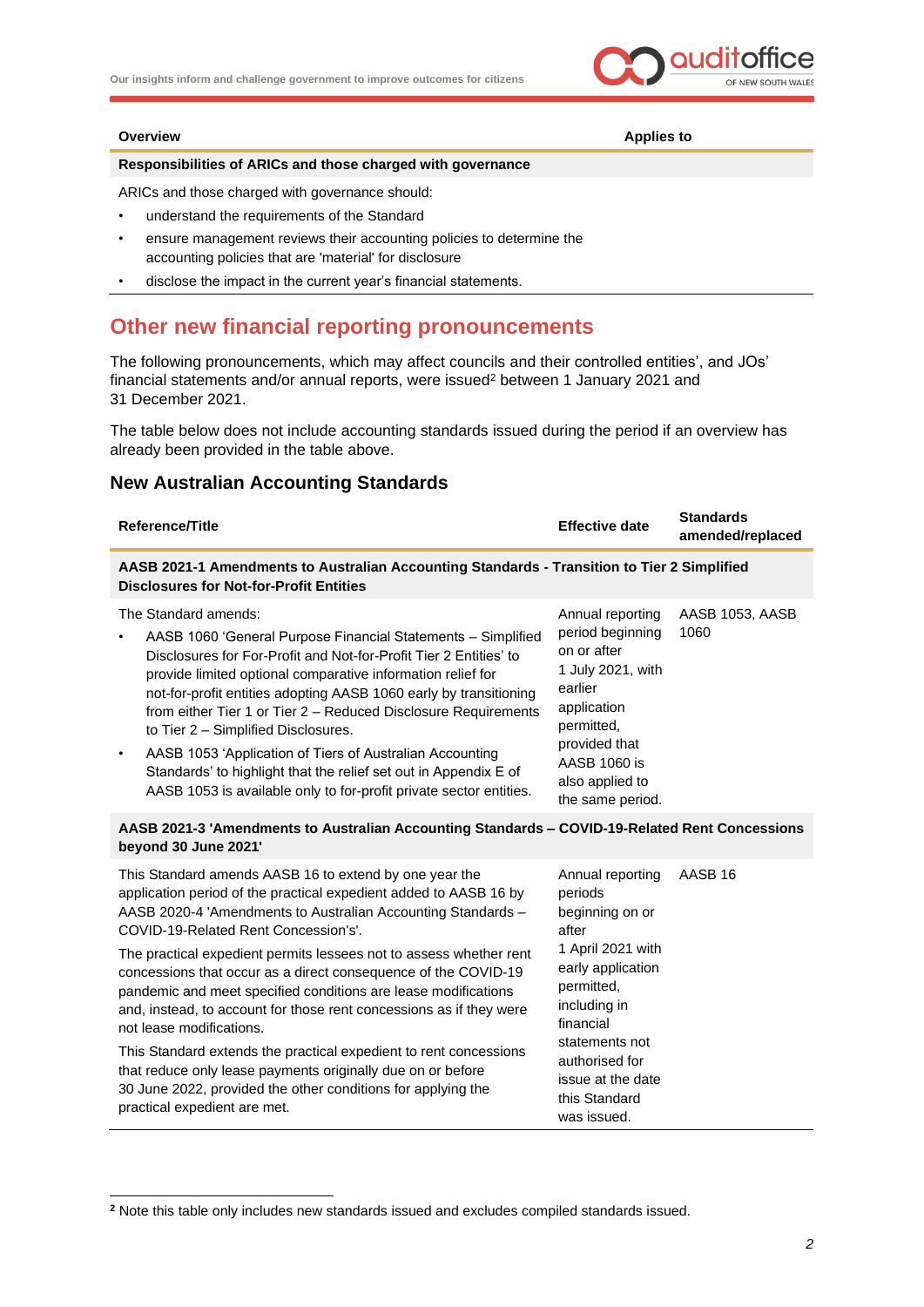

| Reference/Title                                                                                                                                                                                                                                                                                                                                                                                                                                                                                                                                                                                                                                                                                                                                                                                                                                                                                                                                                                                                                                                            | <b>Effective date</b>                                                                                                   | <b>Standards</b><br>amended/replaced |  |  |
|----------------------------------------------------------------------------------------------------------------------------------------------------------------------------------------------------------------------------------------------------------------------------------------------------------------------------------------------------------------------------------------------------------------------------------------------------------------------------------------------------------------------------------------------------------------------------------------------------------------------------------------------------------------------------------------------------------------------------------------------------------------------------------------------------------------------------------------------------------------------------------------------------------------------------------------------------------------------------------------------------------------------------------------------------------------------------|-------------------------------------------------------------------------------------------------------------------------|--------------------------------------|--|--|
| AASB 2021-4 'Amendments to Australian Accounting Standards - Modified Retrospective Transition<br><b>Approach for Service Concession Grantors'</b>                                                                                                                                                                                                                                                                                                                                                                                                                                                                                                                                                                                                                                                                                                                                                                                                                                                                                                                         |                                                                                                                         |                                      |  |  |
| This Standard amends AASB 1059 to change the modified<br>retrospective method for measuring the Grant of a Right to the<br>Operator (GORTO) liability set out in paragraph C4(c) of AASB 1059<br>so that the GORTO liability is initially measured based on the fair<br>value (current replacement cost) of the service concession asset at<br>the date of initial application, adjusted by:<br>deducting the carrying amount of any consideration transferred                                                                                                                                                                                                                                                                                                                                                                                                                                                                                                                                                                                                             | Annual reporting<br>periods ending<br>on or after<br>30 June 2021<br>with early<br>application<br>permitted.            | AASB 1059                            |  |  |
| by the grantor to the operator recognised as an asset<br>adjusting the resulting amount to reflect the remaining period of<br>٠<br>the service concession arrangement relative to the total period                                                                                                                                                                                                                                                                                                                                                                                                                                                                                                                                                                                                                                                                                                                                                                                                                                                                         |                                                                                                                         |                                      |  |  |
| of the arrangement; and then<br>deducting any outstanding related financial liabilities.                                                                                                                                                                                                                                                                                                                                                                                                                                                                                                                                                                                                                                                                                                                                                                                                                                                                                                                                                                                   |                                                                                                                         |                                      |  |  |
| AASB 2021-5 'Amendments to Australian Accounting Standards - Deferred Tax related to Assets and                                                                                                                                                                                                                                                                                                                                                                                                                                                                                                                                                                                                                                                                                                                                                                                                                                                                                                                                                                            |                                                                                                                         |                                      |  |  |
| Liabilities arising from a Single Transaction'                                                                                                                                                                                                                                                                                                                                                                                                                                                                                                                                                                                                                                                                                                                                                                                                                                                                                                                                                                                                                             |                                                                                                                         |                                      |  |  |
| This Standard amends:<br>AASB 112 to clarify the accounting for deferred tax on<br>transactions that, at the time of the transaction, give rise to<br>equal taxable and deductible temporary differences. In specified<br>circumstances, entities are exempt from recognising deferred<br>tax when they recognise assets or liabilities for the first time.<br>The amendments clarify that the exemption does not apply to<br>transactions for which entities recognise both an asset and a<br>liability and that give rise to equal taxable and deductible<br>temporary differences. This may be the case for transactions<br>such as leases and decommissioning, restoration and similar<br>obligations. Entities are required to recognise deferred tax on<br>such transactions.<br>AASB 1 to require deferred tax related to leases and<br>$\bullet$<br>decommissioning, restoration and similar obligations to be<br>recognised by first-time adopters at the date of transition to<br>Australian Accounting Standards, despite the exemption set out<br>in AASB 112. | Annual reporting<br>periods<br>beginning on or<br>after<br>01 January 2023<br>, with early<br>application<br>permitted. | AASB 1, AASB 112                     |  |  |
| AASB 2021-6 'Amendments to Australian Accounting Standards - Disclosure of Accounting Policies:                                                                                                                                                                                                                                                                                                                                                                                                                                                                                                                                                                                                                                                                                                                                                                                                                                                                                                                                                                            |                                                                                                                         |                                      |  |  |
| Tier 2 and Other Australian Accounting Standards'                                                                                                                                                                                                                                                                                                                                                                                                                                                                                                                                                                                                                                                                                                                                                                                                                                                                                                                                                                                                                          |                                                                                                                         |                                      |  |  |
| The Standard amends:<br>AASB 1049 'Whole of Government and General Government<br>Sector Financial Reporting', to require entities to disclose their<br>material accounting policy information rather than their<br>significant accounting policies                                                                                                                                                                                                                                                                                                                                                                                                                                                                                                                                                                                                                                                                                                                                                                                                                         | Annual reporting<br>periods<br>beginning on or<br>after<br>1 July 2023, with<br>early application<br>permitted          | AASB 1049, AASB<br>1054, AASB 1060   |  |  |
| AASB 1054 'Australian Additional Disclosures', to reflect the<br>$\bullet$<br>updated accounting policy terminology used in AASB 101<br>'Presentation of Financial Statements'                                                                                                                                                                                                                                                                                                                                                                                                                                                                                                                                                                                                                                                                                                                                                                                                                                                                                             |                                                                                                                         |                                      |  |  |
| AASB 1060 'General Purpose Financial Statements - Simplified<br>$\bullet$<br>Disclosures for For-Profit and Not-for-Profit Tier 2 Entities', to<br>require entities to disclose their material accounting policy<br>information rather than their significant accounting policies and<br>to clarify that information about measurement bases for<br>financial instruments is expected to be material to an entity's<br>financial statements.                                                                                                                                                                                                                                                                                                                                                                                                                                                                                                                                                                                                                               |                                                                                                                         |                                      |  |  |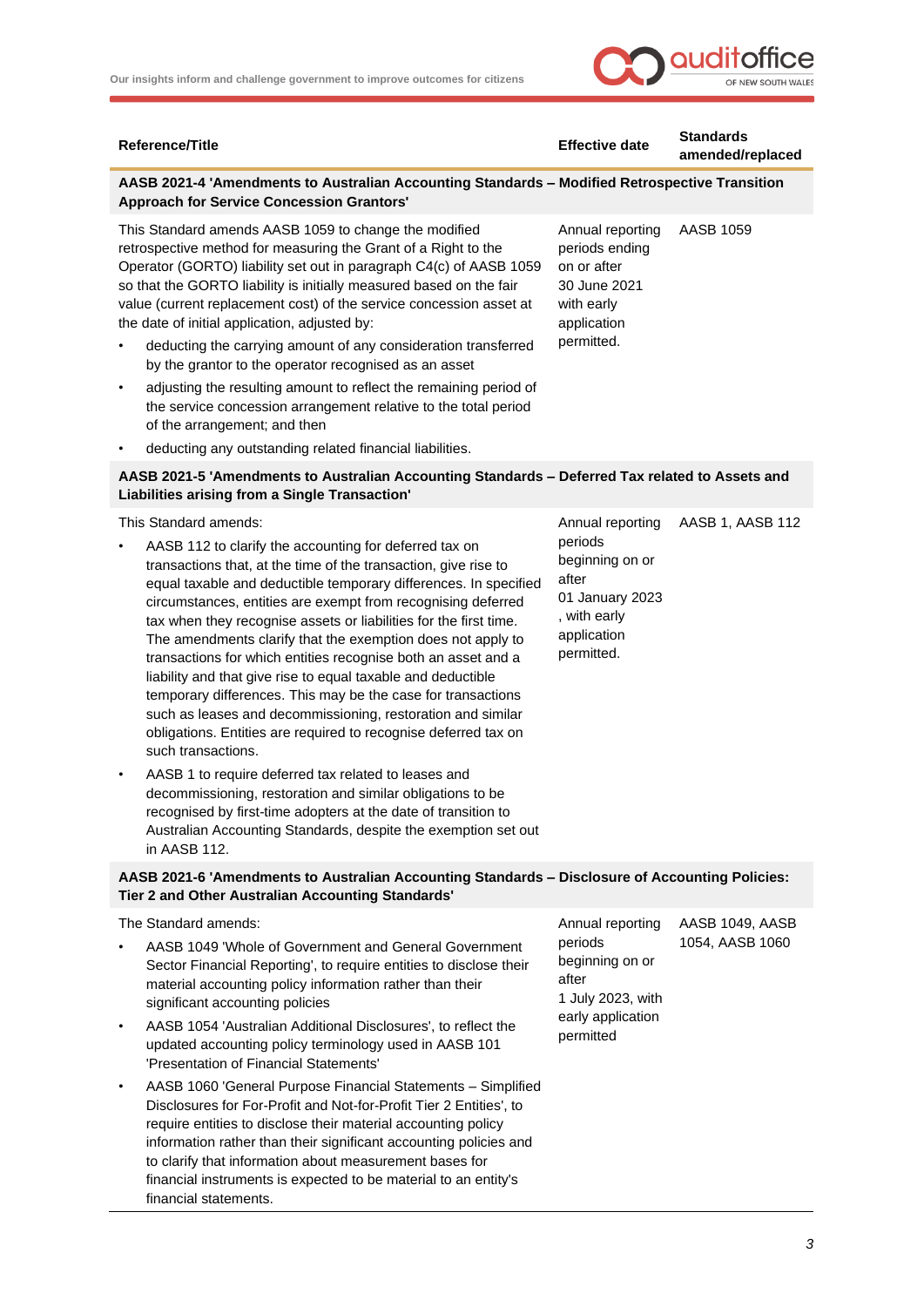

| Reference/Title                                                                                                                                                                                                                                                                                                                                                                                                                                                                                                                                                                                                                | <b>Effective date</b>                                                                                                                                                | <b>Standards</b><br>amended/replaced |  |  |  |
|--------------------------------------------------------------------------------------------------------------------------------------------------------------------------------------------------------------------------------------------------------------------------------------------------------------------------------------------------------------------------------------------------------------------------------------------------------------------------------------------------------------------------------------------------------------------------------------------------------------------------------|----------------------------------------------------------------------------------------------------------------------------------------------------------------------|--------------------------------------|--|--|--|
| AASB 2021-7 'Amendments to Australian Accounting Standards – Effective Date of Amendments to<br>AASB 10 and AASB 128 and Editorial Corrections'                                                                                                                                                                                                                                                                                                                                                                                                                                                                                |                                                                                                                                                                      |                                      |  |  |  |
| The Standard:<br>defers the mandatory effective date of amendments to AASB 10<br>'Consolidated Financial Statements and AASB 128<br>'Investments in Associates and Joint Ventures' that were<br>originally made in AASB 2014-10 'Amendments to Australian<br>Accounting Standards – Sale or Contribution of Assets between<br>an Investor and its Associate or Joint Venture' so that the<br>amendments apply to annual reporting periods beginning on or<br>after 1 January 2025 instead of 1 January 2022<br>makes editorial corrections to various Australian Accounting<br>Standards, including Interpretations, and other | Annual reporting<br>periods<br>beginning on or<br>after<br>1 January 2022<br>and<br>1 January 2023<br>for some<br>editorial<br>corrections with<br>early application | Various                              |  |  |  |
| pronouncements.                                                                                                                                                                                                                                                                                                                                                                                                                                                                                                                                                                                                                | permitted.                                                                                                                                                           |                                      |  |  |  |

#### <span id="page-5-0"></span>**New Office of Local Government (OLG) publications<sup>3</sup>**

**Council circulars and guidelines – refer to [OLG](https://www.olg.nsw.gov.au/circulars/) website**

Circular 21-41 'Annual Reporting of Labour Statistics by Councils

Circular 21-32 'Government endorses new rate peg methodology to support growing councils'

Circular 21-31 'Post-Election Guide on key decisions and activities for councils, county councils and joint organisations following the local government elections'

- Circular 21-29 'Release of the Guideline on the Use and Management of Credit Cards'
- Circular 21-28 'Updated Integrated Planning and Reporting Guidelines and Handbook'
- Circular 21-27 'Review of the tendering provisions of the Local Government (General) Regulation 2005'
- Circular 21-26 'New risk management and internal audit framework for councils and joint organisations'
- Circular 21-25 'Job Retention Allowance -2021–22'

Circular 21-23 'End of Year Financial Reporting -2020–21'

Circular 21-22 'Updated guidance on the appointment and dismissal of senior staff'

Circular 21-21 'Accounting and Financial Reporting Fundamentals – Information session'

Circular 21-19 'Joint Organisation Calendar of Compliance and Reporting Requirements 2021–22'

Circular 21-18 'Calendar of Compliance and Reporting Requirements 2021–22'

21-17 'Council decision-making prior to the September 2021 local government elections'

21-16 'Annual Report and Annual Performance Statement Checklists'

21-15 'Introduction of free lifetime registration for rescued pets and increases to companion animal fees for -2021–22'

GC-150 '-2021–22 Financial Assistance Grants (FAGs) – advance payment'

21-09 'Crown Lands – Plans of Management – Funding extension'

21-07 'Commencement of *Local Government Amendment Act 2021*'

21-06 '-2021–22 Determination of the Local Government Remuneration Tribunal'

21-04 'Information about Rating -2021–22'

<sup>3</sup> Includes pronouncements which may affect council and JO financial statements and/or annual reports.